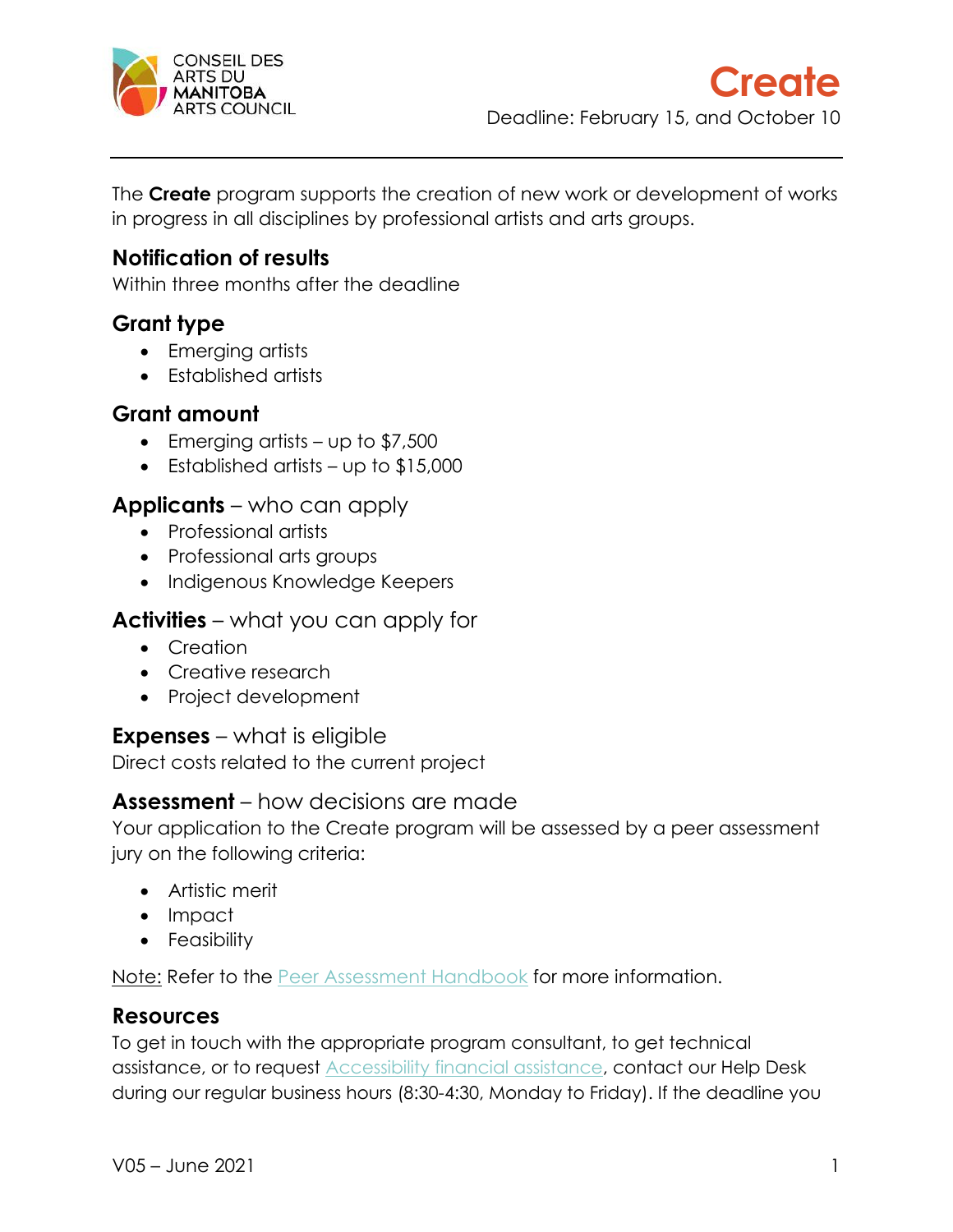

are applying to falls on a weekend, please get in touch with us before the end of our business hours.

If you are Deaf or living with a disability or mental illness, you may be eligible to receive funds to contribute to costs for disability-related supports and services.

The role of MAC Program Consultants is to provide support to our grant applicants. If you are looking for help with your application, a consultant can meet with you to discuss your proposed project or review parts of your application. Consultations are in high demand closer to the application deadline, so we suggest you contact us as soon as possible.

#### **Help Desk**

Phone: 204-945-2237 Toll-Free: 1-866-994-2787 Email: [helpdesk@artscouncil.mb.ca](mailto:helpdesk@artscouncil.mb.ca)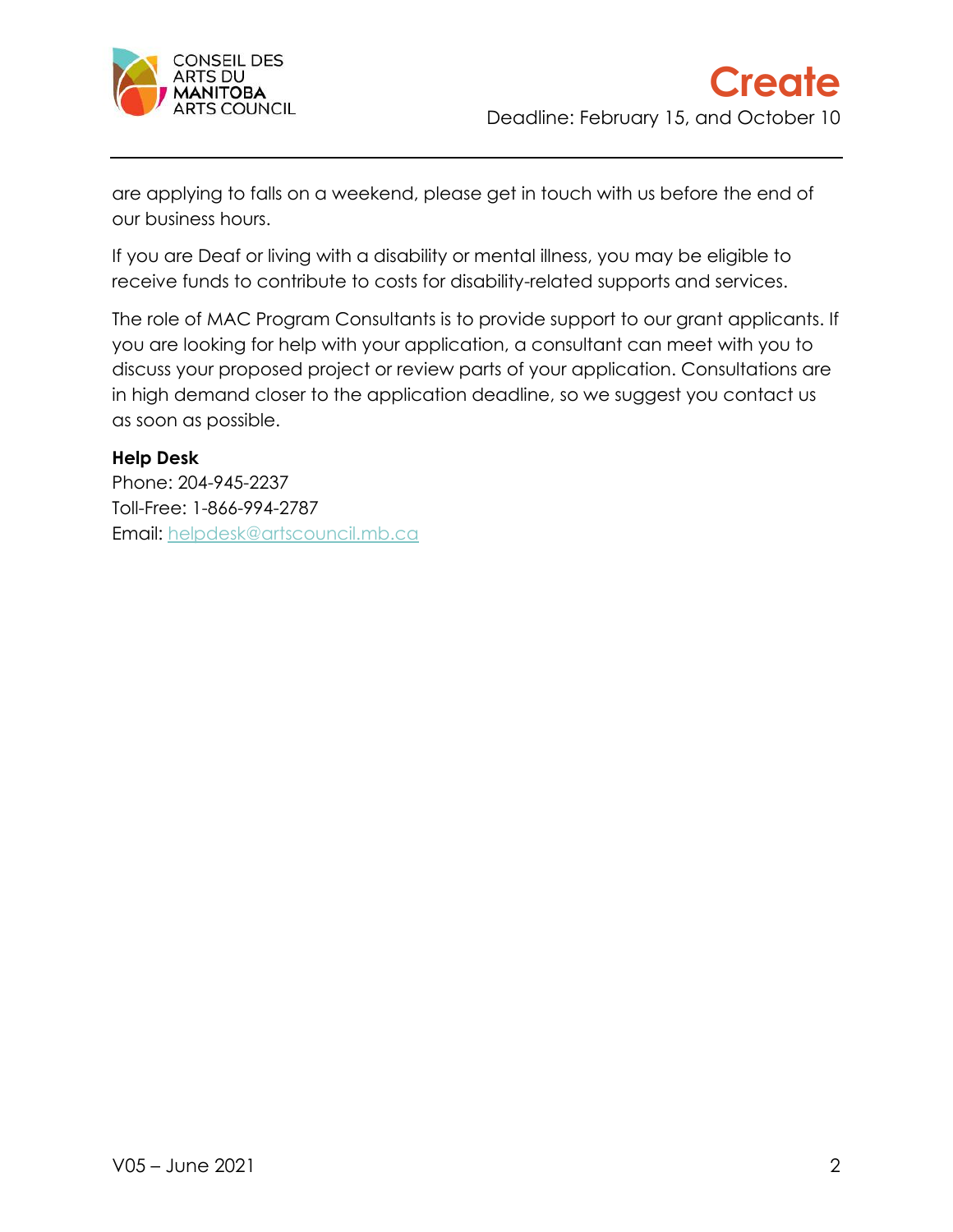

# **Application content**

MAC now receives grant applications through our Online Application System. In order to apply, you will need to have a valid profile in the Online Application System.

## **1. Project information**

You will be asked to provide details on the type of grant that you are applying for, your project title, the artistic discipline(s) most relevant to this application, the project start date and end date, type of activity within your project, and your project's stage of development.

In addition, you will be asked to address the following:

- Background, influences, and previous activities relevant to this application (500 word)
- Project description (750 words)
- Payment and working conditions (100 words)
- Permission and consent
- List key steps in the project, including research and travel, if applicable (250 words)
- What is your relationship to the culture(s) and/or communities represented in your project? (200 words) If your project involves communities, cultures, or cultural practices outside your own community or culture, demonstrate how you are approaching the subject matter with cultural integrity. (200 words, if applicable)
- Additional information that has not been asked that is essential to understanding your application (250 words)

## **2. Collaborator information**

You will be asked to describe who will be involved and/or participating in the project. Explain why you chose to work with them and what they bring to the project. You will also be asked to include bios for key collaborators.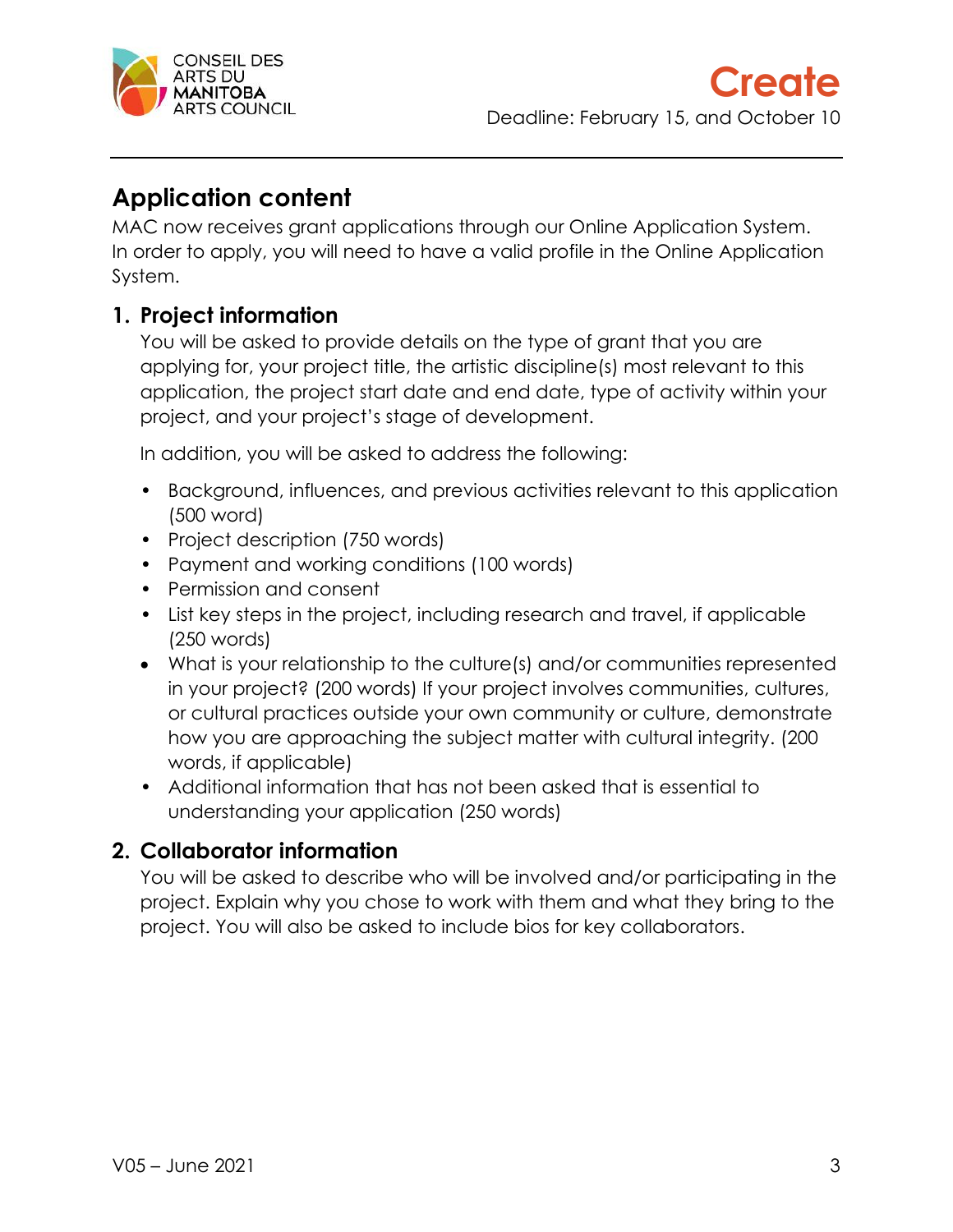

## **3. Budget**

You will be asked to complete the budget sheet provided. Do not include cents, you may enter whole dollar amounts only. The budget form is used across most MAC programs and some sections may not apply to your project. Include brief clarifications of individual budget lines in the description fields, if necessary.

## **4. Support materials**

Support material should be samples of current work/activities relevant to your grant application; it may include the work/activities of other key artists or partners. You may choose to include earlier work/activities to provide a context for your application.

You will be asked to submit a minimum of one, and up to a maximum of three items of support material.

The following count as **one item**:

- up to 5 digital images **OR**
- up to 15 pages of text **OR**
- up to 4 minutes of audio or video

For instance, your three items can be a total of 15 images, or 45 pages of text, or 12 minutes of audio/video. But you can also submit a combination of images, text, and recordings, as long as it falls within the limits.

You will be asked to describe how the support material relates to this application.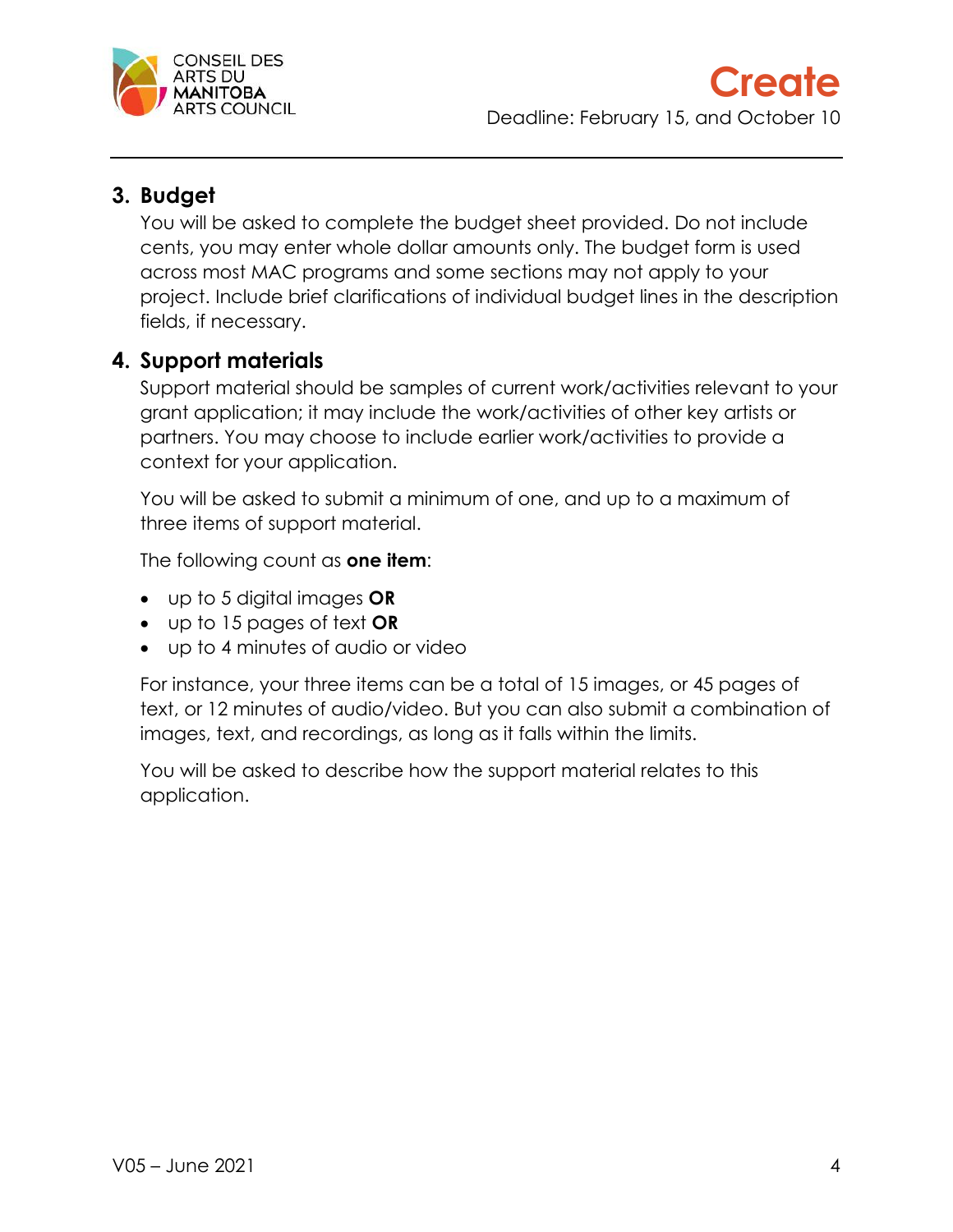

# **Assessor review questions**

Your application will be assessed by a committee composed of fellow artists and arts professionals. They will use the following statements established for this program to make their decisions. Assessors will only consider those statements that apply directly to your project. Every effort is made to ensure that applications are assessed fairly. MAC accepts the decisions of the jury as final.

- **1.** The applicant proposes innovative and promising experimentation. Consider, for instance:
	- Does the project undertake artistic risk?
	- Does it push the envelope?
	- Is it original and/or innovative?
- **2.** A clear artistic, thematic, and conceptual vision underlies this application. Consider, for instance:
	- Does the application make clear how it will explore a contemporary and/or traditional artistic practice?
	- Does the applicant explain their choices?
	- Is there a clear logic behind the project?
- **3.** The applicant has the technical skills and artistic rigour to complete this project.
- **4.** The proposed project has artistic value. Consider, for instance:
	- Will the proposed project contribute to the applicant's artistic development?
	- Does it address themes and issues relevant to the public and/or the applicant's artistic practice?
	- Will it contribute to the art form?
- **5.** The applicant has given adequate consideration to questions of cultural integrity.
	- Consult the resource page to learn more about MAC's understanding of cultural integrity.